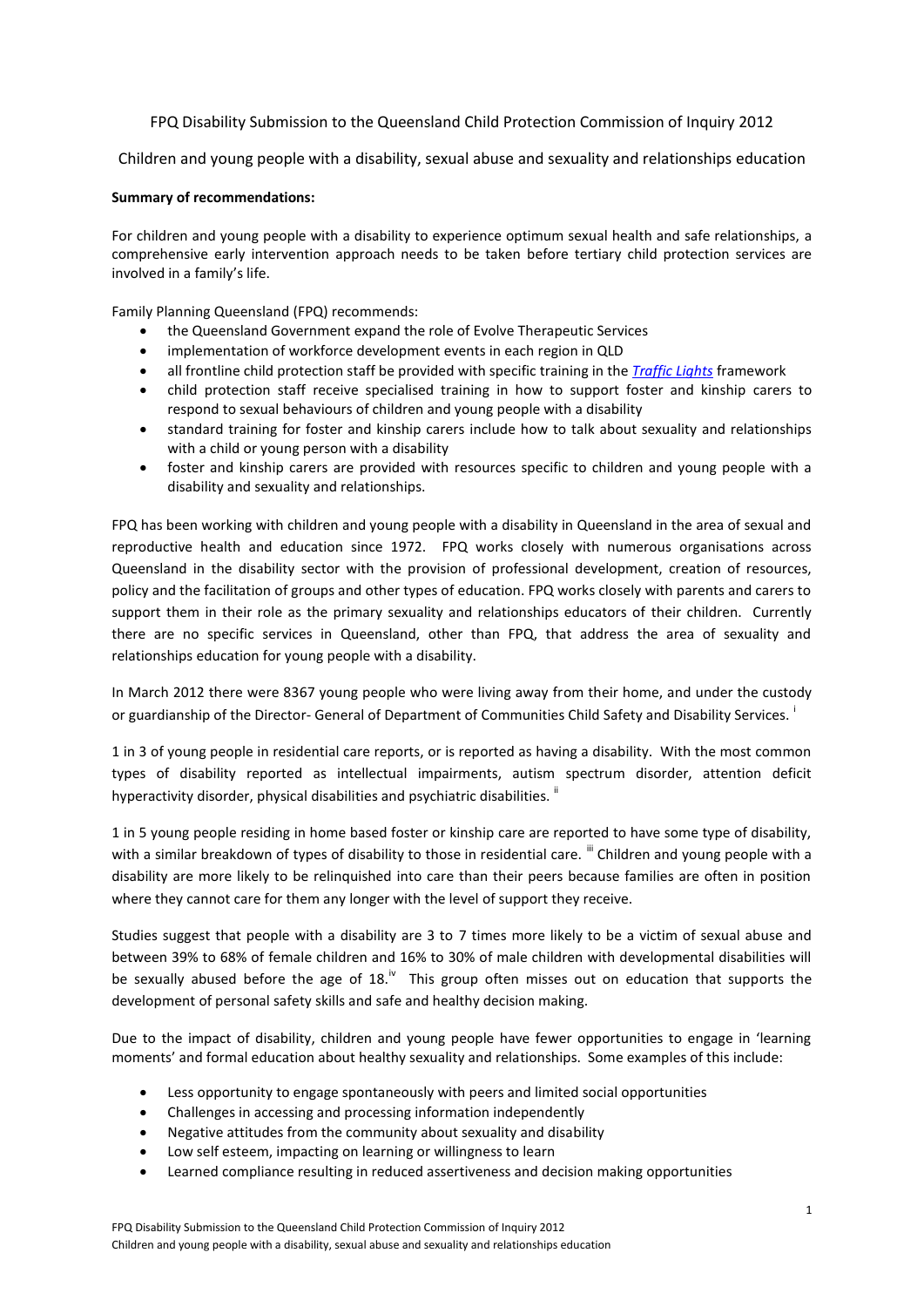Supporting parents, carers and professionals to have ongoing conversations about sexuality and relationships with children and young people with a disability improves their safety and wellbeing for the life span.

In response to the Inquiry Terms of Reference FPQ is responding to *3 (3) (c ) Reviewing the effectiveness of Queensland's current child protection system* 

- *i) Whether the current use of available resources across the child protection system is adequate and whether resources could be used more efficiently;*
- *ii) The current Queensland Government response to children and families in the child protection system including the appropriateness of the level of, and support for, front line staffing*

Current systemic responses to sexuality and relationships education for children and young people with a disability are failing the young people of Queensland. The development of Evolve Therapeutic Services (ETS) is an improvement, in that there is some targeted support for children and young people with a disability who have entered care and are displaying challenging or complex behaviours. Sexual behaviours are consistently identified as behaviours that workers and families would like support in addressing.

In 2009-10 the ETS team caseload was 238 children and young people at the one time.  $\degree$  When reflecting on the number of children and young people in the care of the state this is a low level involvement with children and young people that have reached an absolute crisis point. What about the thousands of other children and young people with a disability in care who could benefit from early intervention and reduce their likelihood of experiencing sexual abuse (for many, not the first occurrence). We know that providing education and support about sexuality and relationships early,reduces the likelihood of sexual behaviours of concern emerging later.

### **Recommendation 1**:

FPQ recommends that the Queensland Government expand the role of Evolve Therapeutic Services to include an early intervention response and stronger linkage with services currently providing *Referral for Active Intervention and Family Support Services* (RAI and FSS).

By acknowledging the care and protection system is part of the broader landscape of where children and young people with a disability and those that care for them live, work and play – it makes sense to conceptualise ways forward by taking a whole of community approach.

Supported communities and professionals can make a difference together. Below is an example:

*We've got what it takes* is a workforce development initiative that brings together a range of professionals and carers working with young people with a disability in a specific geographic location. Including professionals from government and non government organisations in the sectors of education; health; youth; disability; parent advocacy and child protection (including foster and kinship carers). This framework engages professionals and carers in acknowledging and responding to sexuality and relationships education needs of young people with a disability and aims to meet the needs of families and young people with a disability through training and resourcing service providers. A one off event in a community is a starting point in supporting ongoing conversations about sexuality and relationships with young people with a disability. The development of communities of practice takes time and requires either a key person/organisation to maintain momentum.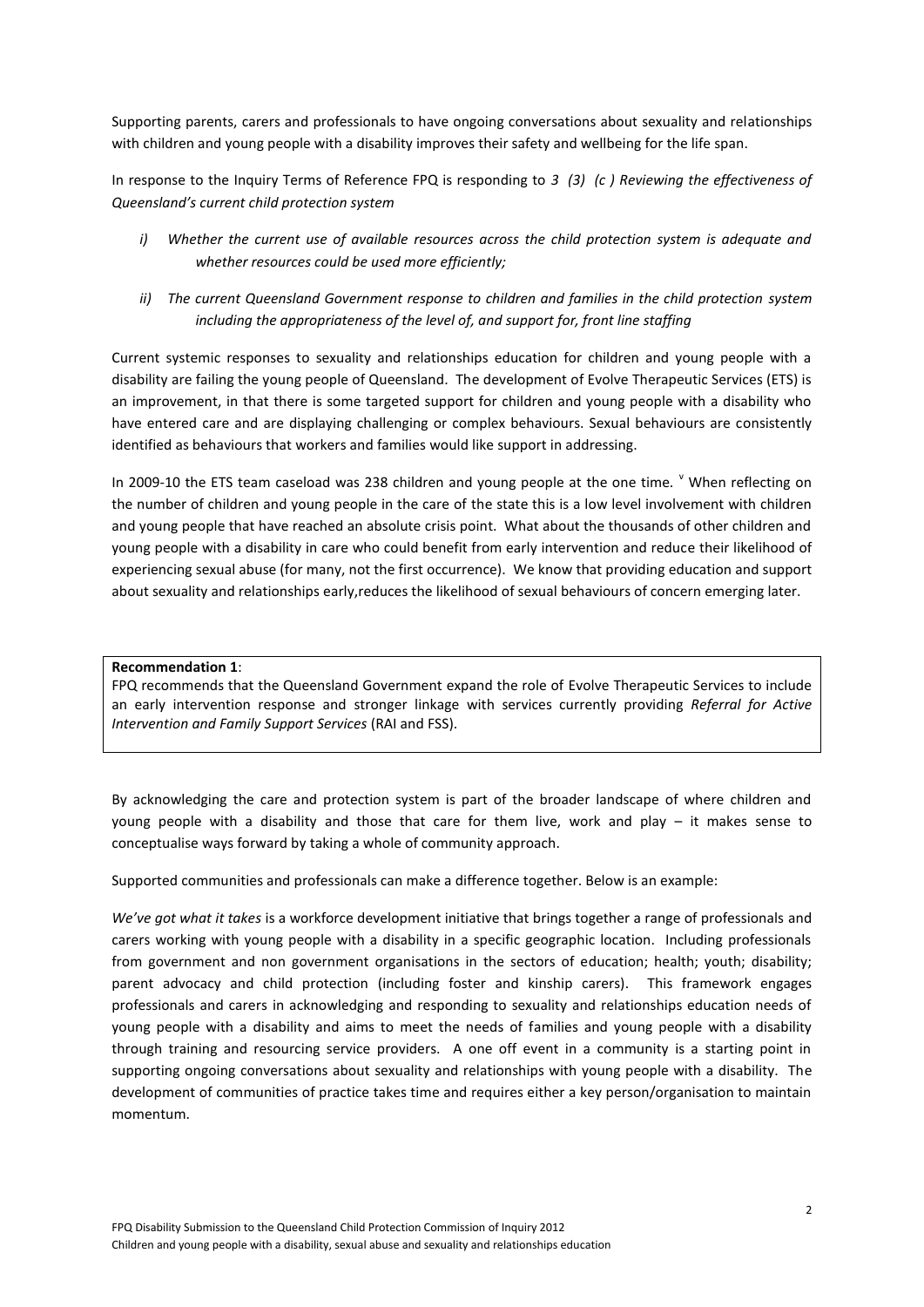### **Recommendation 2:**

FPQ recommends implementation of workforce development events in each region in QLD, as part of a universal approach to activating early intervention for children and young people with a disability in QLD.

Frontline child protection professionals require a framework to support them to understand how a young person's disability may impact on their experience, knowledge and understanding of sexuality and relationships and what strategies can be employed to best support a child or young person.

This is particularly relevant for professionals employed in the residential care sector, which is not only meant to provide accommodation but a therapeutic approach to young people with high levels of disability and accompanying high and complex needs.

*"We don't know what to do, he is putting things up his anus and we can't let him go the toilet by himself as he will put his fingers up his anus and then smear faeces and blood all over the walls, he says he does it because it feels 'nice'. We are worried about what will happen to him once he leaves our service, he's nearly 18."* A frontline worker from a residential service seeking strategies to support a young man.

Frontline child protection professionals need access to specific training that can support them to identify, understand and respond to sexual behaviours in children and young people with a disability. For early intervention to take place professionals need to have an understanding of healthy, concerning and problematic sexual behaviours and how to respond to meet the needs of the child or young person.

#### **Recommendation 3:**

As part of a targeted response, FPQ recommends that all frontline child protection staff be provided with specific training in the *[Traffic Lights](http://www.fpq.com.au/publications/fsBrochures/Br_Sexual_Behaviours.php)* framework.

Child protection staff should receive specialised training in how to support foster and kinship carers to respond to sexual behaviours of children and young people with a disability.

*"She has started touching herself often, it looks like masturbation but we're not sure, it happens in the lounge room and she is now refusing to get out of the shower because she says she likes touching herself in there. She will tell everyone, the bus driver, my parents, her teachers what she does ion the shower… the other night I found her in bed with a hairbrush down her pants. I just told her that she would hurt herself and to take it out. I don't know what else to do…."* A foster carer of a 14 year old girl who has an intellectual impairment

Care providers often experience a great deal of confusion, fear and lack of power with regards to whose responsibility it is to help young people access sexual health services. Carers often do not wish to be seen as condoning sexual activity especially for young people under the age of legal consent. For carers of children and young people with a disability who have experienced sexual abuse, carers report that they do not want to further traumatise or distress the child or young person, therefore the topic is not discussed.<sup>vi</sup> For some, it is about having a lack of appropriate resources that can support conversations about sexuality and relationships in a way that takes the learning needs of the young person into account.

Although foster and kinship carers do receive training and support FPQ would argue that the approach to supporting children and young people with a disability and sexuality and relationships happens on a reactive level. That is to say, support is provided to foster and kinship carers when a problem with sexual behaviour has occurred. Often carers are left to find their way based on what they think is the right course of action.